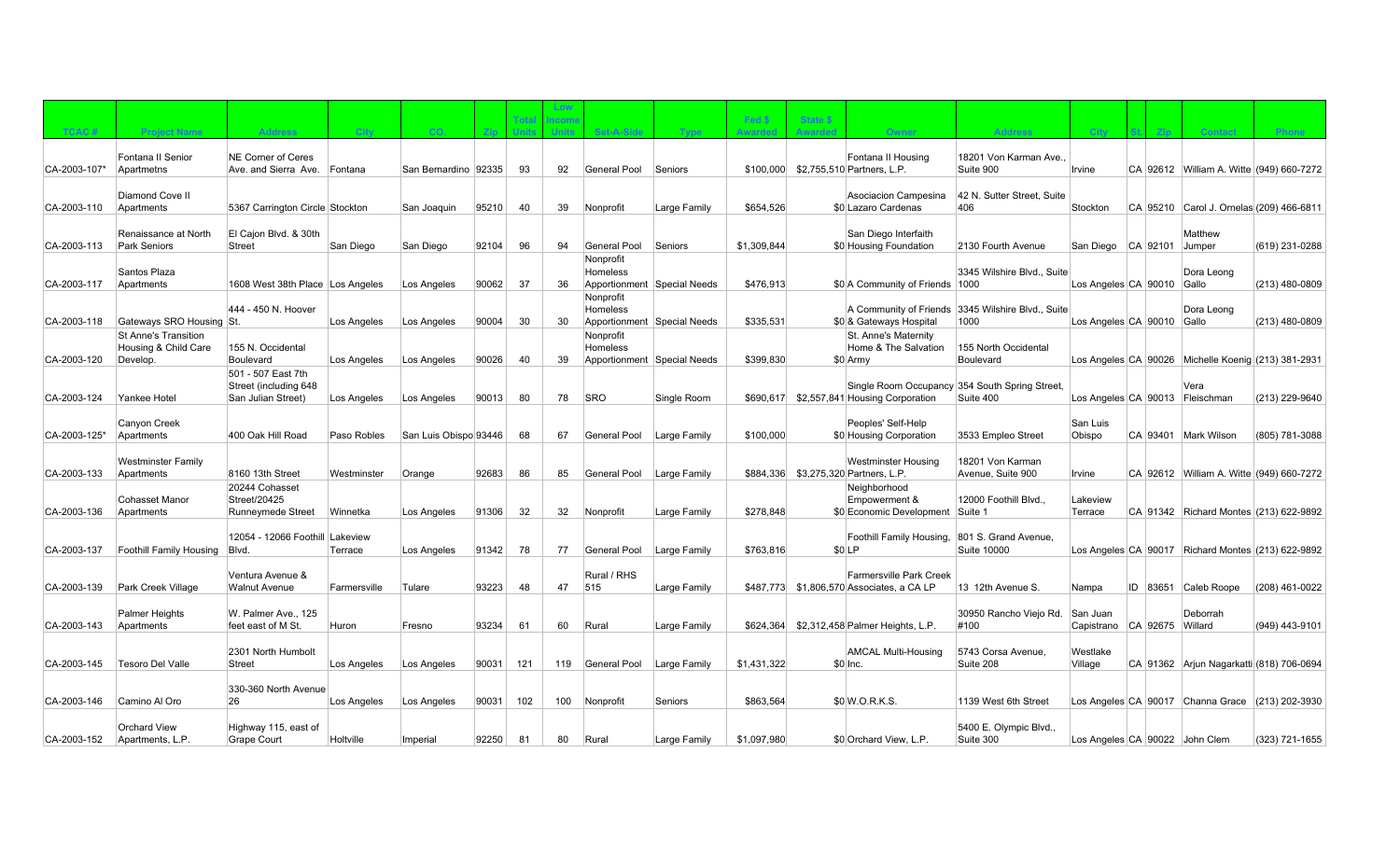|                 |                                                | 4145, 4153, 4165 Bay                                              |             |                               |       |     |     | Nonprofit                   |                             |           |                 |                                                                     |                                                                  |                 |                                |                                        |                  |
|-----------------|------------------------------------------------|-------------------------------------------------------------------|-------------|-------------------------------|-------|-----|-----|-----------------------------|-----------------------------|-----------|-----------------|---------------------------------------------------------------------|------------------------------------------------------------------|-----------------|--------------------------------|----------------------------------------|------------------|
|                 |                                                | Street, 40849 Fremont                                             |             |                               |       |     |     | Homeless                    |                             |           |                 | Mid-Peninsula Housing                                               | 658 Bair Island Road,                                            | Redwood         |                                | Andrea                                 |                  |
| CA-2003-154     | Bridgeway East                                 | Blvd.                                                             | Fremont     | Alameda                       | 94538 | 18  | 18  |                             | Apportionment Special Needs | \$210,271 |                 | \$778,782 Coalition                                                 | Suite 300                                                        | City            |                                | CA 94063 Papanastassiou (650) 482-5509 |                  |
| CA-2003-162     | Fresno Family<br>Apartments                    | 1160 East Church<br>Avenue                                        | Fresno      | Fresno                        | 93706 | 72  | 70  | General Pool                | Large Family                | \$804.181 |                 | Fresno Family Housing<br>\$0 Partners, L.P.                         | 30448 Rancho Viejo<br>Road. Suite 230                            | San Juan        |                                | Capistrano CA 92675 Kevin Payne        | (949) 240-2020   |
| CA-2003-163     | Sierra Village                                 | Nelson Avenue, West<br>of Table Mountain<br>Blvd.                 | Oroville    | Butte                         | 95965 | 61  | 60  | Rural                       | Large Family                | \$706,403 |                 | Sierra Village Project<br>\$0 Partners, L.P.                        | 30950 Rancho Vieio<br>Road, Suite 100                            | San Juan        | Capistrano CA 92675 Willard    | Deborrah                               | (949) 443-9101   |
| CA-2003-164     | Daybreak Apartments                            | 5th Street and Hail<br>Lane                                       | McFarland   | Kern                          | 93250 | 61  | 60  | Rural                       | Large Family                | \$889.123 |                 | Daybreak Apartments<br>\$0 Housing Investors, L.P.                  | 5400 East Olympic Blvd.<br>Suite 300                             |                 | Los Angeles CA 90022 John Clem |                                        | (323) 721-1655   |
| CA-2003-169     | Lindsay Family<br>Apartments                   | South end of<br><b>Westwood Avenue</b>                            | Lindsay     | Tulare                        | 93247 | 61  | 60  | Rural                       | Large Family                | \$723,923 |                 | <b>Lindsay Family Housing</b><br>\$0 Investors, L.P.                | 30950 Rancho Viejo<br>Road, Suite 100                            | San Juan        | Capistrano CA 92675 Willard    | Deborrah                               | (949) 443-9101   |
| CA-2003-172     | Maganda Park                                   | Balboa Street between<br><b>First Avenue and Diaz</b><br>Street   | Delano      | Kern                          | 93216 | 20  | 20  | Small<br>Development        | Large Family                | \$394,526 |                 | Housing Authority of the<br>\$0 County of Kern                      | 601 24th Street, Suite B   Bakersfield   CA 93301   Randy Coates |                 |                                |                                        | $(661)$ 633-1533 |
| CA-2003-175     | <b>Hood Street Family</b><br>Apartments        | 1400 Hood Street                                                  | Arvin       | Kern                          | 93203 | 27  | 26  | Rural                       | Large Family                | \$271.938 |                 | \$0 1400 Hood St., L.P.                                             | 15490 Ventura<br>Boulevard, Suite 210                            | Sherman<br>Oaks |                                | Charles<br>CA 91403 Brumbaugh          | (818) 905-2430   |
| CA-2003-176     | P Street Family<br>Apartments                  | 22 P Street                                                       | Bakersfield | Kern                          | 93304 | 21  | 20  | Nonprofit                   | Large Family                | \$280,113 |                 | \$0 22 P St., L.P.                                                  | 15490 Ventura<br>Boulevard, Suite 210                            | Sherman<br>Oaks |                                | Charles<br>CA 91403 Brumbaugh          | (818) 905-2430   |
| $ CA-2003-179*$ | The Plaza Apartments                           | 988-992 Howard<br>Street                                          |             | San Francisco   San Francisco | 94103 | 106 | 106 | General Pool                | Single Room                 | \$389.387 |                 | <b>Public Initiatives</b><br>\$0 Development Corp.                  | 770 Golden Gate Avenue Francisco                                 | San             | CA 94102 Olsen Lee             |                                        | (415) 749-2400   |
| CA-2003-180     | Valle del Sol<br>Townhomes                     | 4705, 4715 and 4739<br>East Farmington Road Stockton              |             | San Joaquin                   | 95212 | 76  | 74  | Rural / RHS<br>514          | Large Family                |           |                 | Asociacion Campesina<br>\$959,634 \$3,544,200 Lazaro Cardenas, Inc. | 42 North Sutter Street,<br>Suite 406                             | Stockton        |                                | CA 95202 Carol Ornelas                 | (209) 466-6811   |
| CA-2003-182     | Dublin Senior Housing                          | 7606 Amador Valley<br>Blvd.                                       | Dublin      | Alameda                       | 94568 | 54  | 53  | General Pool                | Seniors                     | \$792.160 |                 | \$0 Eden Housing Inc.                                               | 409 Jackson Street                                               | Hayward         | CA 94544 Gushiken              | Marian                                 | (510) 582-1460   |
| CA-2003-185     | Jackson Apartments                             | 1029 North Main<br>Street                                         | Jackson     | Amador                        | 95642 | 64  | 62  | At Risk                     | At-Risk                     | \$289.054 | \$892,896 CA LP | Jackson Cornerstone, a                                              | 2020 West Kettleman<br>Lane                                      | Lodi            |                                | CA 95241 David Michael                 | (209) 334-6565   |
| CA-2003-187     | <b>River Crest</b>                             | 2809 Della Drive                                                  | Ceres       | Stanislaus                    | 95307 | 36  | 35  | General Pool   Large Family |                             | \$258.984 |                 | River Crest, a California<br>\$959,201 Limited Partnership          | 2020 West Kettleman<br>Land                                      | Lodi            |                                | CA 95241 David Michael                 | $(209)$ 334-6565 |
| CA-2003-190     | Alameda Terrace                                | 11917 - 11933 South<br>Figueroa Street                            | Los Angeles | Los Angeles                   | 90044 | 34  | 33  | General Pool   Large Family |                             | \$606,103 |                 | Alameda Terrace, a<br>California Limited<br>\$0 Partnership         | 5939 Monterey Road                                               |                 | 90042                          | Los Angeles CA 4942 Salim Karimi       | (323) 254-3338   |
| CA-2003-191     | Main Street Vistas                             | 5950 - 5978 South<br>Main Street                                  | Los Angeles | Los Angeles                   | 90003 | 49  | 48  | General Pool                | Large Family                | \$872.955 |                 | Main Street Vistas, a<br>\$0 California LP                          | 5939 Monterey Road                                               |                 | 90042                          | Los Angeles CA 4942 Salim Karimi       | (323) 254-3338   |
| CA-2003-192     | Shafter Senior Manor<br>and Tehachapi Senior I | 524 Pacific Avenue #1 Shafter/Tehach<br>and 544 West E Street api |             | Kern                          | 93263 | 71  | 69  | At Risk                     | At-Risk                     | \$278,989 |                 | Kern Senior Housing, a<br>\$784,068 California LP                   | 2020 West Kettleman<br>Lane                                      | Lodi            |                                | CA 95241 David Michael                 | $(209)$ 334-6565 |
| CA-2003-194     | Peach Tree Village II                          | 10408 - 10424 S.<br>Central Avenue                                | Los Angeles | Los Angeles                   | 90002 | 44  | 43  | General Pool                | Large Family                | \$657.197 |                 | Peach Tree Village II<br>\$0 Partners, L.P.                         | 3324 Wilshire Blvd. 4th<br>Floor - Penthouse                     |                 |                                | Los Angeles CA 90010 Alberto Otero     | $(213)$ 487-2400 |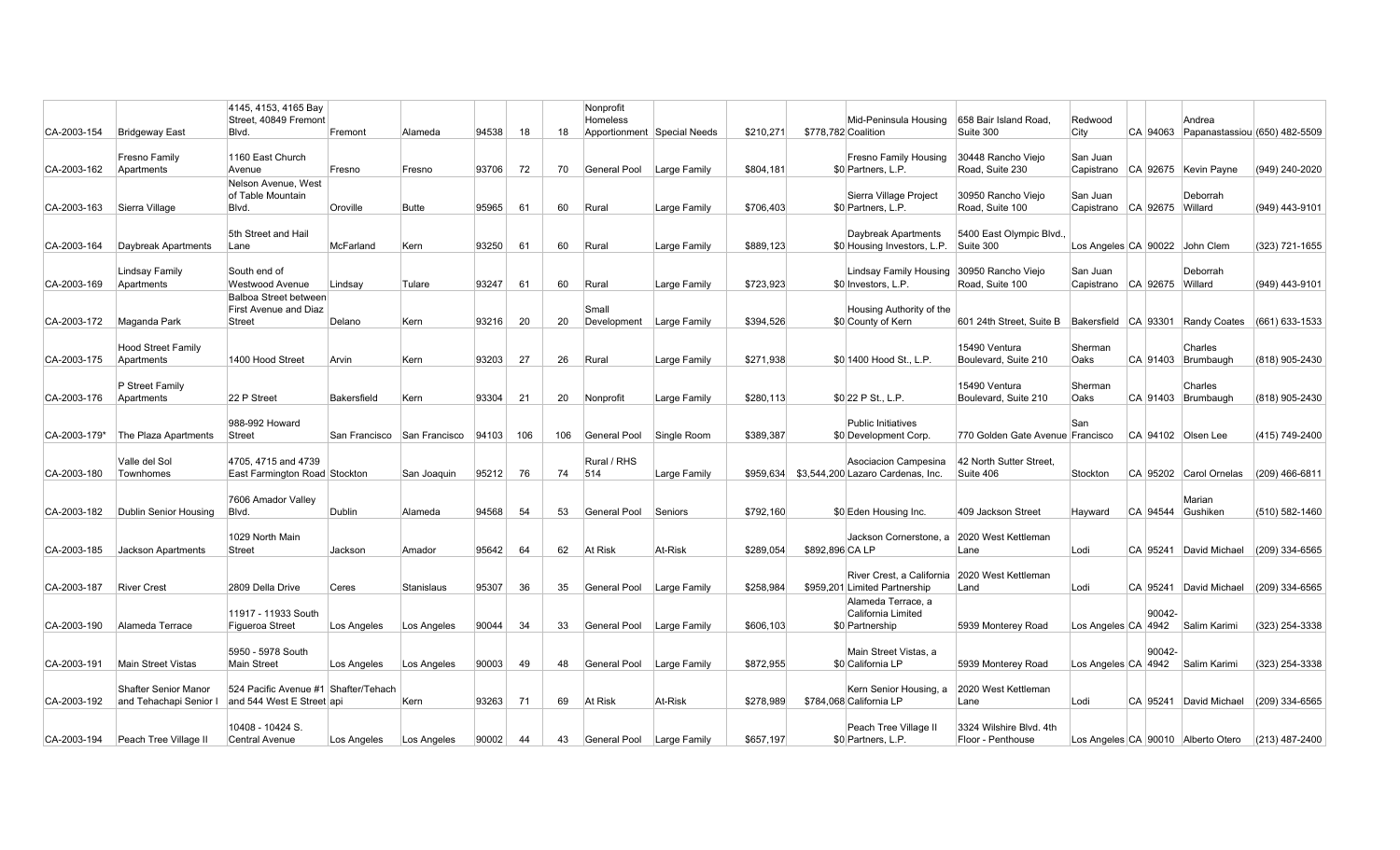| CA-2003-195*              | Murrieta Affordable<br>Housing           | 24740 Jefferson<br>Avenue                                          | Murrieta    | Riverside            | 92562 | 64       | 62           | General Pool         | Large Family |           |                            | Murrieta Family Housing 200 E. Washington<br>\$100,000 \$2,002,562 Partners, L.P. | Avenue, #208                                  | Escondido CA 92025 Silverwood |          | James                                   | (760) 738-8401     |
|---------------------------|------------------------------------------|--------------------------------------------------------------------|-------------|----------------------|-------|----------|--------------|----------------------|--------------|-----------|----------------------------|-----------------------------------------------------------------------------------|-----------------------------------------------|-------------------------------|----------|-----------------------------------------|--------------------|
| CA-2003-196               | Figueroa Place                           | 1320 - 1328 West<br>Sunset Boulevard                               | Los Angeles | Los Angeles          | 90026 | 33       | 32           | General Pool         | Large Family | \$588,154 |                            | Figueroa Place, a<br>\$0 California LP                                            | 5939 Monterey Road                            | Los Angeles CA 4942           | 90042-   | Salim Karimi                            | (323) 254-3338     |
| CA-2003-197               | Peach Tree Village                       | 10345 South Central<br>Avenue                                      | Los Angeles | Los Angeles          | 90002 | 21       | 20           | Small<br>Development | Large Family | \$313,673 |                            | Peach Tree Village<br>\$0 Partners, L.P.                                          | 3324 Wilshire Blvd., 4th<br>Floor - Penthouse |                               |          | Los Angeles CA 90010 Albert Otero       | (213) 487-2400     |
| CA-2003-199               | Terracina Pinewood<br>Court              | <b>SW Corner Pinewood</b><br>Court Cul de sac<br>South of E Street | Williams    | Colusa               | 95987 | 72       | 71           | Rural                | Large Family |           |                            | Pinewood Court<br>\$521,381 \$1,931,042 Apartments, L.P.                          | 3120 Freeboard Drive.<br>Suite 202            | West                          |          | Sacramento CA 95691 Chris Glaudel       | (916) 414-4417     |
| CA-2003-202               | Mariposa Gardens                         | 2445 Mariposa Street San Francisco San Francisco                   |             |                      | 94110 | 63       | 62           | At Risk              | At-Risk      | \$706,142 |                            | <b>Mission Housing</b><br>\$0 Development Corp.                                   | 474 Valencia Avenue.<br>Suite 280             | San<br>Francisco              |          | CA 94103 Monica Garcia                  | $(415) 864 - 6432$ |
| CA-2003-878**             | Parkside Village<br>Apartments           | 1151 N. Villa                                                      | Dinuba      | Tulare               | 93618 | $\Omega$ | $\mathbf 0$  | N/A                  | At-Risk      | \$0       | \$635,813LP                | Dinuba Parkside Village.                                                          | 1370 Jensen, Suite B                          | Sanger                        | CA 93657 | Michael L.<br>Condry                    | (559) 875-3330     |
| CA-2003-879** The Willows |                                          | 865 W. Gettysburg                                                  | Clovis      | Fresno               | 93612 | $\Omega$ | $\mathbf 0$  | N/A                  | Large Family |           |                            | \$0 \$1,025,278 JB Development, LLC                                               | 5228 East Pine Street<br>Suite A              | Fresno                        |          | CA 93727 Brad Koach                     | (559) 454-8993     |
| CA-2003-880**             | The Village at Hesperia   TBD 9th Avenue |                                                                    | Hesperia    | San Bernardino 92345 |       | $\Omega$ | $\Omega$     | N/A                  | Seniors      |           | $$0$ $$1,062,594$ L.P.     | The Village at Hesperia.                                                          | 135 South 5th Avenue.<br>Suite I              | Oakdale                       | CA 95361 | Eric D.<br>Kjeldgaard                   | (209) 848-4996     |
| CA-2003-881**             | Culver I-5 Family<br>Housing             | Culver Drive and El<br>Camino Real                                 | Irvine      | Orange               | 92602 | $\Omega$ | $\Omega$     | N/A                  | Large Family |           |                            | Jamboree Housing<br>\$0 \$2,033,309 Corporation                                   | 2081 Business Center<br>Drive, Suite 110      | Irvine                        |          | CA 92612 Laura Archuleta (949) 263-8676 |                    |
| CA-2003-882**             | Northwood Affordable<br>Apartments       | Jeffrey and Trabuco<br>Road                                        | Irvine      | Orange               | 92620 | $\Omega$ | $\Omega$     | N/A                  | Large Family |           | \$0 \$1,726,837 California | <b>BRIDGE Housing</b><br>Corporation -- Southern                                  | 9191 Towne Centre<br>Drive, Suite L-101       |                               |          | San Diego   CA 92122   Brad Wiblin      | (858) 535-0552     |
| CA-2003-883**             | <b>SEASONS at Los</b><br>Robles          | 2780 Ventura Street                                                | Anderson    | Shasta               | 96007 | $\Omega$ | $\mathbf{0}$ | N/A                  | Seniors      | \$0       |                            | <b>LINC Housing</b><br>\$657.079 Corporation                                      | 110 Pine Avenue, Suite<br>525                 | Long Beach CA 90802           |          | Hunter L.<br>Johnson                    | (562) 684-1101     |
| CA-2003-886**             | Campus Gardens                           | 655 Howe Avenue                                                    | Sacramento  | Sacramento           | 95825 | $\Omega$ | $\Omega$     | N/A                  | At-Risk      |           |                            | Campus Gardens<br>\$0 \$1,460,601 Housing Partners, L.P.                          | 3430 Utah Street                              |                               |          | San Diego   CA 92104   Ruben Islas      | (619) 795-1553     |
| CA-2003-887**             | Moore Village at<br>Wildhorse            | 2444 Moore Blvd.                                                   | Davis       | Yolo                 | 95616 | $\Omega$ | $\mathbf{0}$ | N/A                  | Large Family |           |                            | Davis Mutual Housing<br>\$0 \$1,081,587 Association                               | 430 F Street                                  | Davis                         |          | CA 95616 Hanan Bowman (530) 297-1032    |                    |

**2221 2179 \$22,113,555 \$33,283,548**

 **\*Projects receiving a portion of Federal credit from 2003 credit ceiling and remainder from 2004 credit ceiling**

**\*\*Tax Exempt Projects which received State Credits. Information regarding the Federal Credits and Units is on the 2003 Tax Exempt Contact list.**

**Totals**